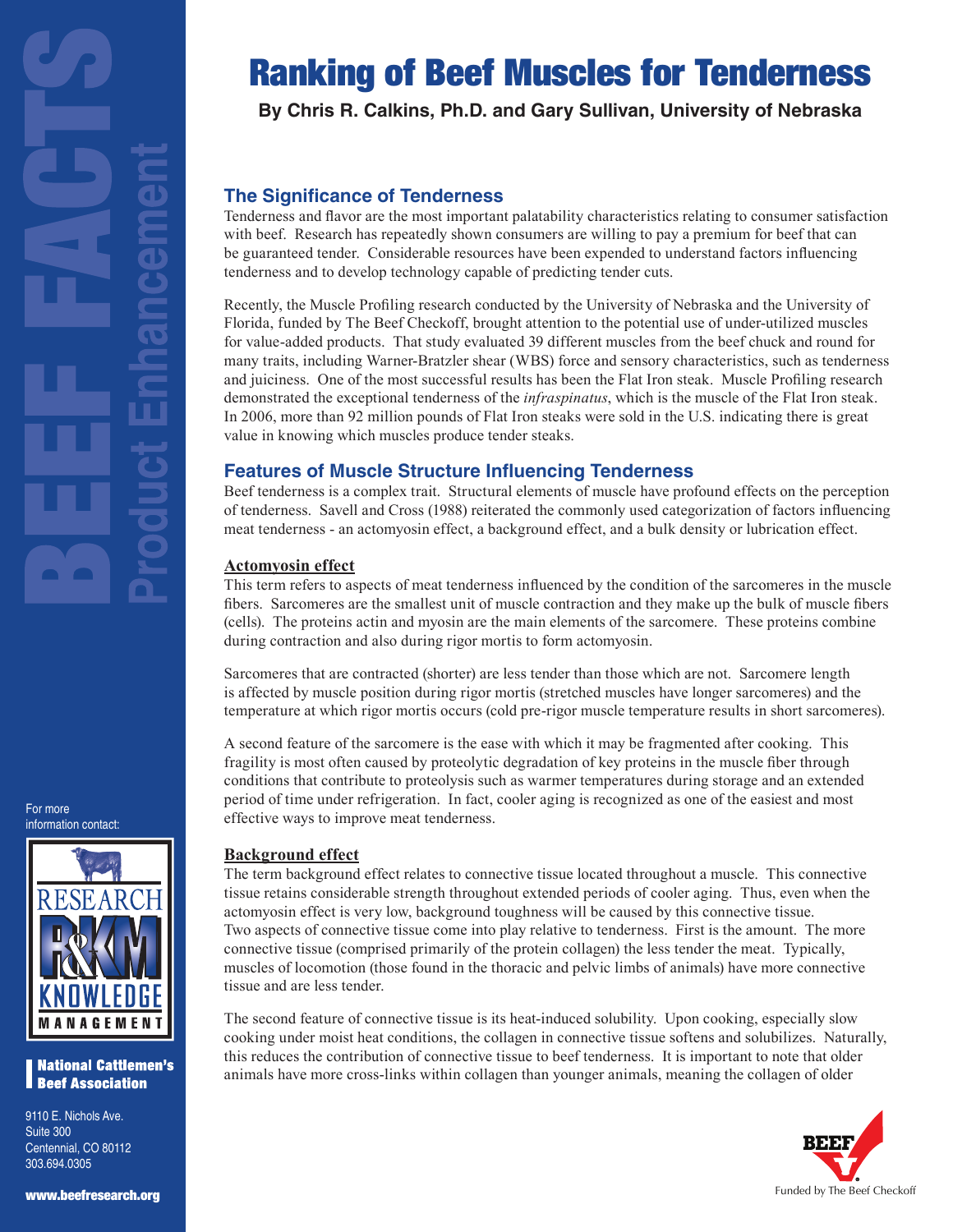animals is less soluble when heated. Therefore, older animals provide meat that is less tender.

## **Bulk density or lubrication effect**

Smith and Carpenter (1974) explained this effect caused by intramuscular fat within the muscle. They proposed that fat might dilute the protein in a given, bite-sized portion of meat, thereby lowering the bulk density and resulting in an increase in tenderness. These authors also suggested that fat contained between the cells of a muscle, or within the connective tissue, could thin the connective tissue to a sufficient extent to reduce the amount of force required to cut the meat. In addition, fat provides lubrication between the fibers of a muscle and could increase the perception of tenderness. Fat may also provide some protection against overcooking.

## **Perceptions of Meat Tenderness**

The most common objective method used to quantify the degree of meat tenderness is called Warner-Bratzler shear force analysis. This device records the amount of force required to shear a core of cooked meat. Over the years, core size has ranged from  $\frac{1}{2}$  inch to 1 inch in diameter; however, the  $\frac{1}{2}$  inch core has become the most commonly used size.

Cover et al. (1962) helped to define at least six features of meat tenderness that can be perceived by highly-trained sensory panels. This includes softness to tongue and cheek, softness to tooth pressure, ease of fragmentation, mealiness of muscle fibers, adhesion between muscle fibers, and tenderness of connective tissue. With tenderness being such a complex and multidimensional trait, it should come as no surprise that there is not always complete agreement between tenderness determined from a Warner-Bratzler shear force analysis and that determined from a trained sensory panel.

## **Muscle Ranking**

Consumers, producers, and product development experts often ask about the tenderness ranking of various beef muscles. Through the years, scientists have completed studies that included many muscles and few animals as well as few muscles over many animals. Not surprisingly, the relative tenderness of specific muscles has not always been in agreement.

On the surface, ranking seems like an easy task. Quickly, however, one encounters a number of questions that must be addressed. What kind of animals should be included? What about breeds and gender classes? How should the muscles have been cooked? Is it more appropriate to use trained sensory panels or untrained consumers? To what degree of doneness should the beef have been cooked?

Published literature was collected for papers that ranked at least 3 muscles from at least 3 animals. Fewer muscles would not give the perspective necessary to balance out differences among studies. Data from fewer animals were not considered highly reliable.

Initially, 58 papers were identified spanning 6 decades and many institutions. However, these studies included a wide variety of

#### **Table 1. Abbreviations and common names for the muscles ranked**

| Abbr.      | <b>Muscle</b>                           | <b>Common Name</b>                                      |  |
|------------|-----------------------------------------|---------------------------------------------------------|--|
| <b>ADD</b> | Adductor                                | Top (inside) round                                      |  |
| <b>BIB</b> | Biceps brachii                          |                                                         |  |
| <b>BIF</b> | Biceps femoris                          | Bottom (outside) round                                  |  |
| <b>BRA</b> | <b>Brachialis</b>                       |                                                         |  |
| <b>BCO</b> | Brachiocephalicus<br>omotransversarius  |                                                         |  |
| <b>COM</b> | Complexus                               |                                                         |  |
| COB        | Cutaneous-omo brachialis                | Shoulder rose                                           |  |
| DEP        | Deep pectoral<br>(pectoralis profundus) | <b>Brisket</b>                                          |  |
| DEL        | Deltoideus                              | Outside chuck (chuck)                                   |  |
| <b>ECR</b> | Extensor capri radialis                 |                                                         |  |
| GAS        | Gastrocnemius                           | Round heel                                              |  |
| GLU        | Gluteus medius                          | Top sirloin                                             |  |
| GRA        | Gracilis                                | Inside round cap                                        |  |
| <b>INF</b> | Infraspinatus                           | Top blade; Flat Iron; Triangle                          |  |
| LAT        | Latissimus dorsi                        |                                                         |  |
| <b>LNG</b> | Longissimus dorsi                       | Ribeye; Loin eye                                        |  |
| LDC        | Longissimus dorsi (chuck)               | Chuck eye                                               |  |
| LLU        | Longissimus lumborum                    | Loin eye                                                |  |
| LTH.       | Longissimus thoracis                    | Ribeye                                                  |  |
| <b>MUL</b> | Multifidus dorsi                        | Sub-eye                                                 |  |
| <b>OEA</b> | Obliquus externus abdominis             |                                                         |  |
| OIA        | Obliquus internus abdominus             | Sirloin butt flap                                       |  |
| <b>PSM</b> | Psoas major                             | Tenderloin                                              |  |
| ODE        | Quadriceps femoris                      | Knuckle; Sirloin tip                                    |  |
| <b>RFA</b> | Rectus abdominis                        | Flank                                                   |  |
| <b>REF</b> | Rectus femoris                          | Knuckle center                                          |  |
| RHO        | Rhomboideus                             | Hump meat                                               |  |
| <b>SEM</b> | Semimembranosus                         | Top (inside) round                                      |  |
| SET        | Semitendinosus                          | Eye of round                                            |  |
| SEV        | Serratus ventralis                      | Boneless short ribs; Inside<br>chuck                    |  |
| SPI        | Spinalis dorsi                          | Rib cap                                                 |  |
| SPL        | Splenius                                |                                                         |  |
| <b>SUB</b> | Subscapularis                           |                                                         |  |
| <b>SPP</b> | Superficial pectoral                    | <b>Brisket</b>                                          |  |
| SPS        | Supraspinatus                           | Mock tender; Chuck tender;<br>Scotch tender             |  |
| TFL        | Tensor fascia latae                     | Tri-tip                                                 |  |
| TER        | Teres major                             | Shoulder Tender; Petite<br>Tender                       |  |
| <b>TRA</b> | Trapezius                               | Outside chuck                                           |  |
| TRI        | Triceps brachii                         | Clod heart; Shoulder center;<br>Shoulder top; Ranch Cut |  |
| VAL        | Vastus lateralis                        | Knuckle side                                            |  |
| VAM        | Vastus medialis                         |                                                         |  |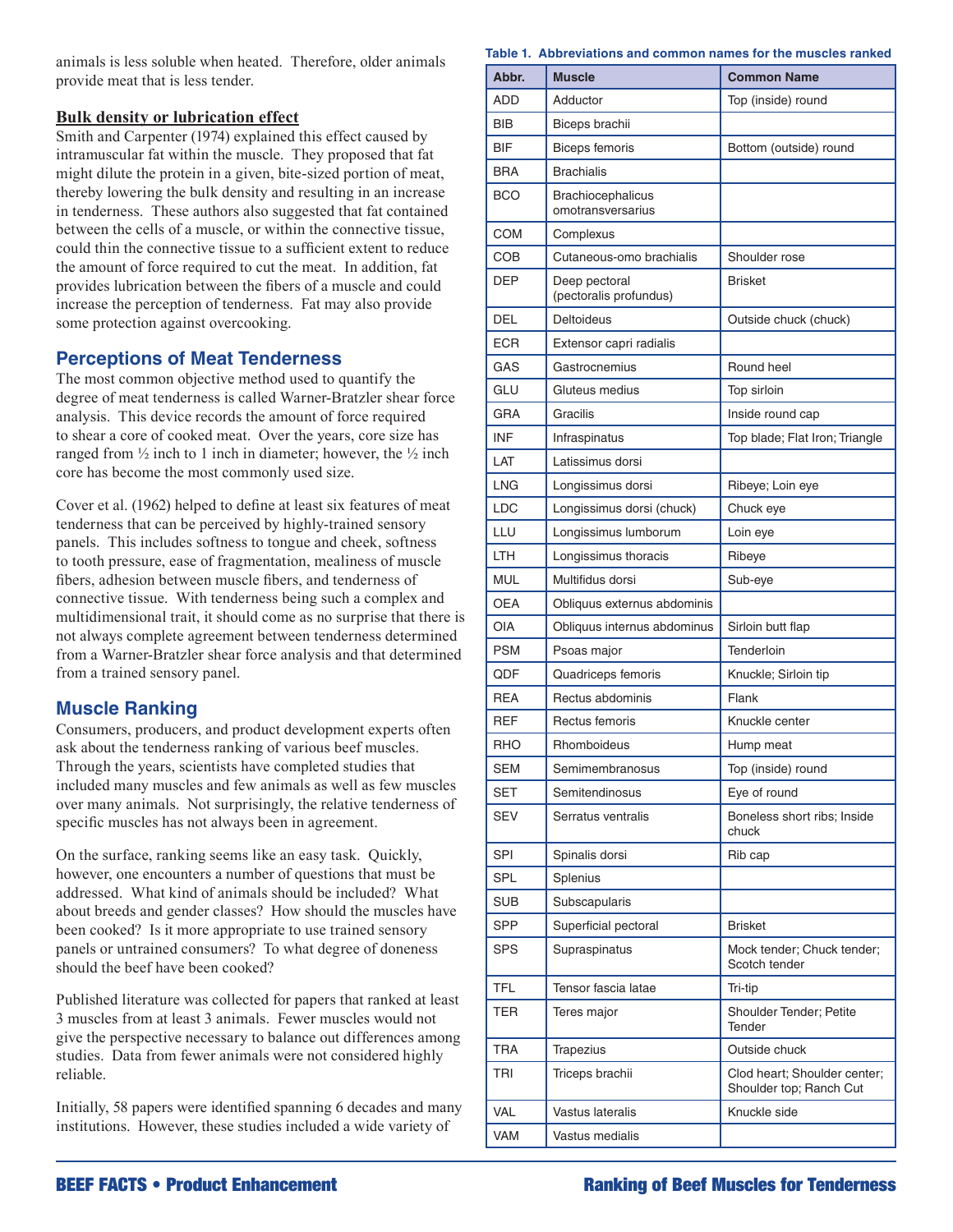



100 *as dark blue are tough. Muscles presented as light grey are tender, as light blue are intermediate and* 

protocols. Age of animals varied from 10 months to over 11 8 years of age. Heifers, steers, and bulls from *Bos indicus* to dairytype breeds were used. USDA yield grades ranged from 1 to 5 and quality grades included nearly all possible grades for both young and mature beef. Aging periods varied from 1 to 28 days. Both steaks and roasts were cooked to an end-point temperature ranging from 57-85°C using a wide variety of cooking methods with samples evaluated for WBS using 1.2 to 2.54 cm cores. Sensory panel rating scales offered 5 to 10 classifications. **Tender**<br>Tenderness Rating<br>Scale<br>Tenderness Rating ware force, and the paraller<br>branches of paraller<br>or paraller sheared and the conditional dentity of the solution of the solution of the solution of the solution of the solution of the solution of the solution of the solut

Due to these differences, constraints were placed on papers used to determine the overall rankings. Selection was based around traits typical of the U.S. market beef population. Acceptable 1 studies included those utilizing steers, heifers, or both that were under 30 months of age or were A and B maturity carcasses from any quality grade. Purebred Bos indicus cattle were excluded,

but crossbreds were allowed. Additional but crossorcus were anowed. Additional techniques. Steaks included were those cooked or frozen from 5 to 14 days post-harvest. Moist cooking methods were excluded for consistency and products included were cooked to an end point temperature range of 70-77°C. Papers were narrowed to those that used 1.2-1.3 cm cores for WBS and only trained sensory panels were chosen, though no selection was placed on rating scale. Ultimately, 22 papers were used for ranking muscles on the basis of WBS. There were 11 papers for ranking on tenderness ratings, 11 for ranking by juiciness, and 6 for beef flavor.

Muscles were weighted by number of observations to create a rank. Sensory panel ratings were analyzed in the same method after being standardized to a 100 point scale. A correlation coefficient was obtained to compare the ranks on the basis of shear force values and sensory tenderness.

Muscles were placed in 3 tenderness groups on the basis of WBS: tender  $(3.9 \text{ kg})$ , intermediate  $(3.9 \text{ kg})$  $kg < x < 4.6$  kg), and tough ( $>4.6$  kg). The sensory panel results were placed in eight groups: <18.75% of the rating scale, and in increments of 12.5% beyond that for tenderness, juiciness, and beef flavor.

#### **Ranking results**

Table 1 lists the muscles that were ranked, along with abbreviations used in the figures and common names applied to those muscles. A detailed description of most of the muscles may be found at the Bovine Myology Web site at *www. bovine.unl.edu*. In some cases, a single muscle has been described broadly (like the *longissimus dorsi*) or more specifically (*longissimus lumborum* and *longissimus thoracis*). Because it was not possible to know where the *longissimus dorsi* was measured, all three references from the literature were included. As a result, all three were ranked,

recognizing some overlap necessarily occurs.

Of the 40 muscles ranked for WBS (Figure1; Table 2), the *psoas major, infraspinatus, spinalis dorsi, serratus ventralis, multifidus dorsi, subscapularis,* and *teres major* were classified as tender (<3.9 kg). The *psoas major* has long been utilized for its tenderness and is the muscle of the beef tenderloin. The *multifidus dorsi* and *spinalis dorsi* are found in ribeye steaks and chuck eye rolls. The *infraspinatus* and *teres major* have been increasingly utilized as 'value cut' steaks. However, the *serratus ventralis* and *subscapularis* are under-utilized muscles in relationship to their inherent shear values. The major muscles that were classified in the tough group  $(>4.6 \text{ kg})$ were the *biceps femoris, supraspinatus, semitendinosus, deep*  pectoral, gluteus medius, vastus lateralis, rhomboideus, and the





*Muscles presented as dark blue are very tender, as medium blue are tender, as light blue are intermediate, and as light grey are tough.*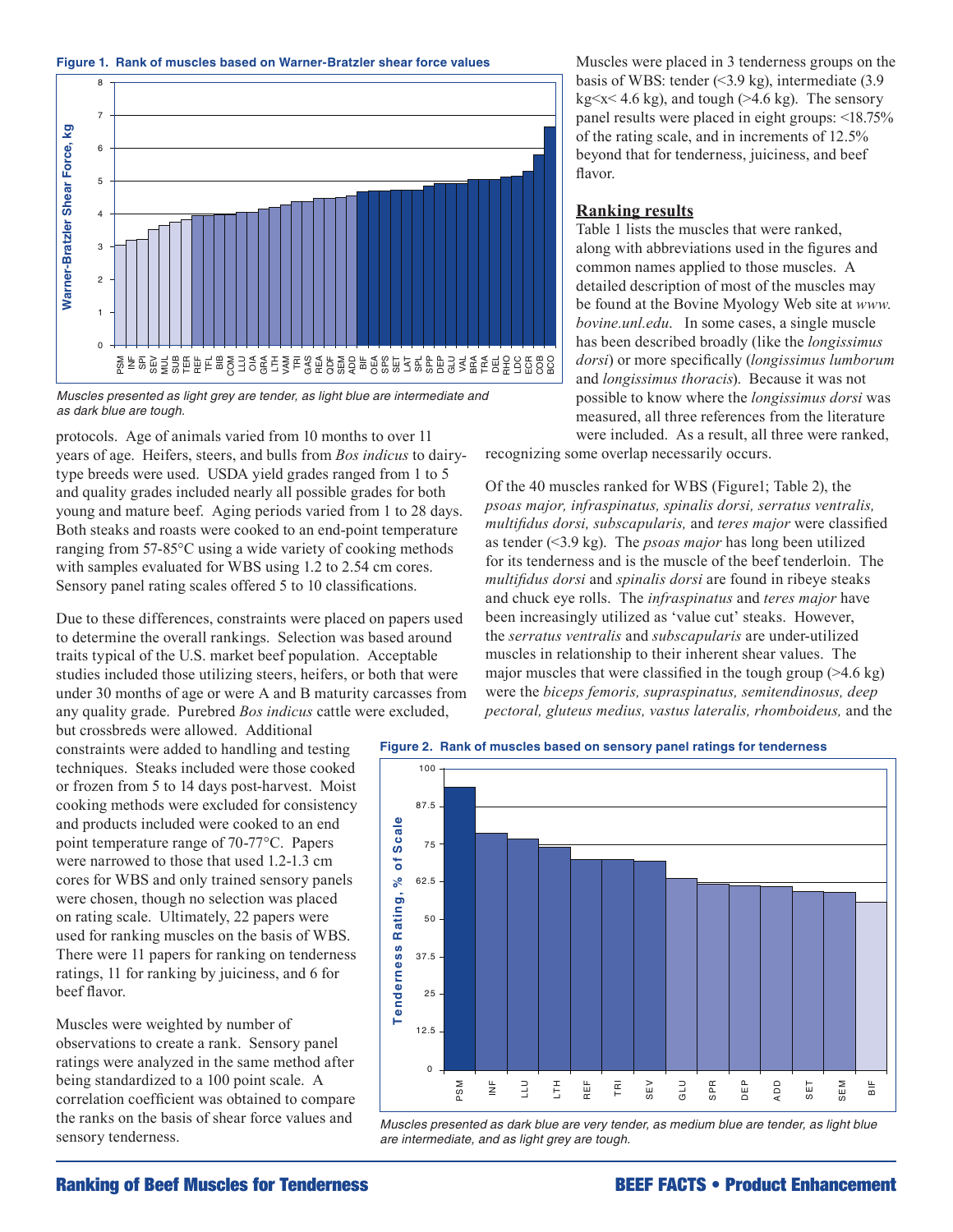|  | Table 2. Warner-Bratzler shear force rank and tenderness categories of beef muscles |  |  |  |  |  |  |
|--|-------------------------------------------------------------------------------------|--|--|--|--|--|--|
|--|-------------------------------------------------------------------------------------|--|--|--|--|--|--|

| <b>Muscle</b>                        | Shear force, kg | Shear force, Ibs | <b>Tenderness Category</b> |
|--------------------------------------|-----------------|------------------|----------------------------|
| Psoas major                          | 3.07            | 6.75             | Tender                     |
| Infraspinatus                        | 3.20            | 7.05             | Tender                     |
| Spinalis dorsi                       | 3.23            | 7.12             | Tender                     |
| Serratus ventralis                   | 3.54            | 7.81             | Tender                     |
| Multifidus dorsi                     | 3.65            | 8.03             | Tender                     |
| Subscapularis                        | 3.76            | 8.27             | Tender                     |
| Teres major                          | 3.83            | 8.46             | Tender                     |
| Rectus femoris                       | 3.97            | 8.74             | Intermediate               |
| Tensor fascia latae                  | 3.97            | 8.74             | Intermediate               |
| Biceps brachii                       | 3.98            | 8.76             | Intermediate               |
| Complexus                            | 3.99            | 8.79             | Intermediate               |
| Longissimus lumborum                 | 4.07            | 8.95             | Intermediate               |
| Obliquus internus abdominus          | 4.07            | 8.96             | Intermediate               |
| Gracilis                             | 4.15            | 9.15             | Intermediate               |
| Longissimus thoracis                 | 4.20            | 9.25             | Intermediate               |
| Vastus medialis                      | 4.28            | 9.43             | Intermediate               |
| Triceps brachii                      | 4.38            | 9.65             | Intermediate               |
| Gastrocnemius                        | 4.39            | 9.66             | Intermediate               |
| Rectus abdominis                     | 4.48            | 9.59             | Intermediate               |
| Quadriceps femoris                   | 4.48            | 9.87             | Intermediate               |
| Semimembranosus                      | 4.51            | 9.93             | Intermediate               |
| Adductor                             | 4.57            | 10.07            | Intermediate               |
| <b>Biceps femoris</b>                | 4.68            | 10.30            | Tough                      |
| Obliquus externus abdominis          | 4.70            | 10.35            | Tough                      |
| Supraspinatus                        | 4.71            | 10.38            | Tough                      |
| Semitendinosus                       | 4.73            | 10.42            | Tough                      |
| Latissimus dorsi                     | 4.73            | 10.42            | Tough                      |
| Splenius                             | 4.74            | 10.44            | Tough                      |
| Superficial pectoral                 | 4.86            | 10.70            | Tough                      |
| Deep pectoral (pectoralis profundus) | 4.92            | 10.86            | Tough                      |
| Gluteus medius                       | 4.93            | 10.87            | Tough                      |
| Vastus lateralis                     | 4.94            | 10.87            | Tough                      |
| <b>Brachialis</b>                    | 5.05            | 11.13            | Tough                      |
| Trapezius                            | 5.05            | 11.13            | Tough                      |
| <b>Deltoideus</b>                    | 5.07            | 11.17            | Tough                      |
| Rhomboideus                          | 5.12            | 11.29            | Tough                      |
| Longissimus dorsi (chuck)            | 5.15            | 11.34            | Tough                      |
| Extensor capri radialis              | 5.30            | 11.68            | Tough                      |
| Cutaneous-omo brachialis             | 5.81            | 12.79            | Tough                      |
| Brachiocephalicus omotransversarius  | 6.67            | 14.69            | Tough                      |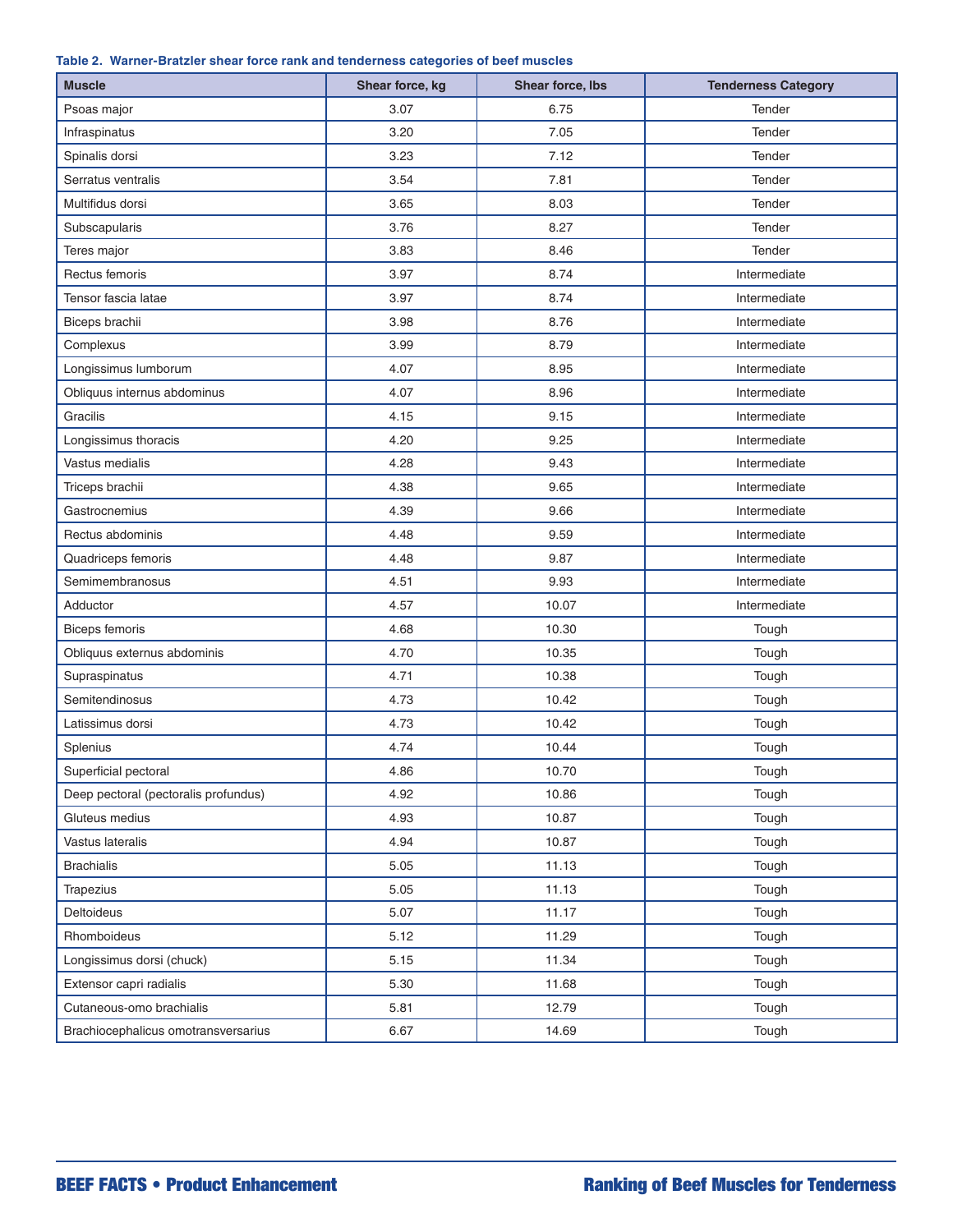



Muscles presented as dark blue are juicy, as light blue are intermediate, and as light grey *are dry.* 

 $(r = -0.85; P = 0.001)$ **Figure 4. Pearson's correlation of means for shear force and tenderness rating** 



*longissimus dorsi* from the chuck region. Although the *gluteus medius* (sirloin) is often used in steak applications, it only ranked 31 of 40 for WBS values.

For muscles analyzed by sensory panel, all steaks (n=14) that had a tenderness rating greater than or equal to a six point equivalent on an eight point scale also had a WBS less than 4.5 kg (Figure 2). However, there were differences in muscle ranking. For example, the *serratus ventralis* ranked fourth using WBS but ranked seventh in the taste panel. In contrast, the *triceps brachii* ranked 17<sup>th</sup> using WBS but was ranked sixth by the panel. Although not all muscles were included in both comparisons, differences clearly exist between WBS and sensory evaluation.

It is established that muscles vary in tenderness from one end to the other. Unfortunately, authors rarely describe the precise anatomical location from which samples are derived. In addition, differences exist in the relative contribution of connective tissue and muscle fiber tenderness to WBS values versus sensory tenderness ratings. These two situations likely account for some of the differences. Shackelford et al. (1995) reinforced this point and described a method to relate WBS values to sensory ratings for different muscles from the beef carcass.

In addition, muscles differ in the characteristics that influence tenderness. McKeith et al. (1985) studied 13 major muscles of beef carcasses and reported differences in composition, sarcomere length, and collagen content, in conjunction with sensory panel ratings and Warner-Bratzler shear force values. Rhee et al. (2004) studied 11 beef muscles in greater detail, including a measure of proteolysis. These later authors also related the various traits among all muscles as well as within muscles. Their results reinforce differences within a muscle, meaning one portion of a muscle is often different from another portion of the same muscle for the various traits studied.

The correlation between sensory panel tenderness ratings and WBS values for 14 muscles was evaluated. Mean tenderness ratings had a correlation to mean shear force value, by muscle, of  $-0.85$  ( $p=0.001$ ) (Figure 4) indicating good, but not complete, agreement.

For juiciness (n=13), the *infraspinatus, serratus ventralis*, and *longissimus lumborum* were among the highest rated and the *gluteus medius, semimembranosus*, and *semitendinosus* were among the least juicy (Figure 3).

## **Conclusion**

This fact sheet compiles the data from 60 years of tenderness and sensory research to create a definitive ranking of beef muscles on the basis of Warner-Bratzler shear force and trained sensory panel evaluations of tenderness, juiciness, and beef flavor. These data can be used to identify raw materials for specialized uses and value-added products.